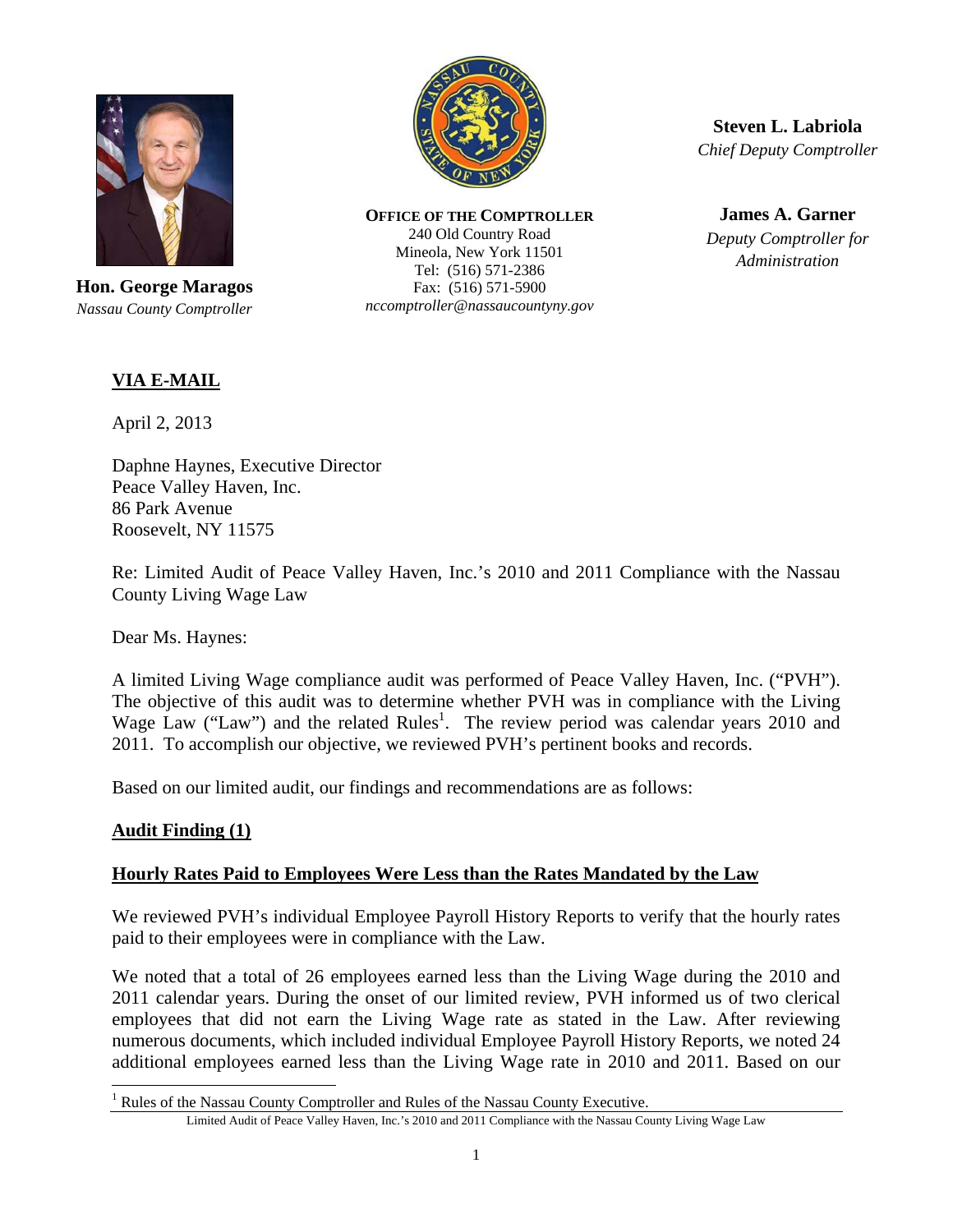calculations, PVH collectively owes these employees in excess of \$120,000 due to paying hourly rates lower than the rate mandated by the Law. The 26 undercompensated employees are categorized as follows:

| Number       |                             | Related                                        |
|--------------|-----------------------------|------------------------------------------------|
| of Employees | <b>Job Title</b>            | <b>Educational Requirement</b>                 |
|              | Clerical and/or Secretarial | None Specified                                 |
| 22           | House Manager               | "High School or equivalency diploma"           |
|              | Residence Supervisor        | "Bachelor's Degree in Human Services"          |
|              | Case Manager                | ''Master's Degree in Social Work or graduation |
|              |                             | from an accredited school of Social Work"      |

#### **Audit Recommendation:**

PVH should:

- a) Calculate how much each of these 26 employees should have earned using the rates mandated by law.
- b) Pay the monies due the covered employees and provide proof of payment to our Office with supporting calculations.

## **Audit Finding (2)**

## **Compensated Time Off Policies at PVH are Not in Line With The Law, Leaving Opportunities for Employees Being Denied Days Off Mandated by Law**

We reviewed PVH's Personnel Policies Manual and payroll documents to verify that their policies comply with the Law.

Based on our limited audit, we noted several of PVH's Personnel Policies were not in compliance with all aspects of the Law for 2010 and 2011. Their policies caused or could cause some of their covered employees to be denied benefits mandated by the Law. We noted numerous inconsistences with the Law, as follows:

#### 1. §204 II B Employee Resignation

"If an employee fails to provide proper written notice, the employee will forfeit, day for day, earned unused vacation." This is in conflict with §3b of the Law, which states "Compensated days off shall not be forfeited upon separation from service; such days shall be paid out to the employee upon such separation at the living wage rate at the time of separation."

## 2. §204 III E Employee Resignation Procedure

"Upon the notice of resignation, no employee will be granted sick pay without a physician's note." This is in conflict with §3b of the Law, which states "Compensated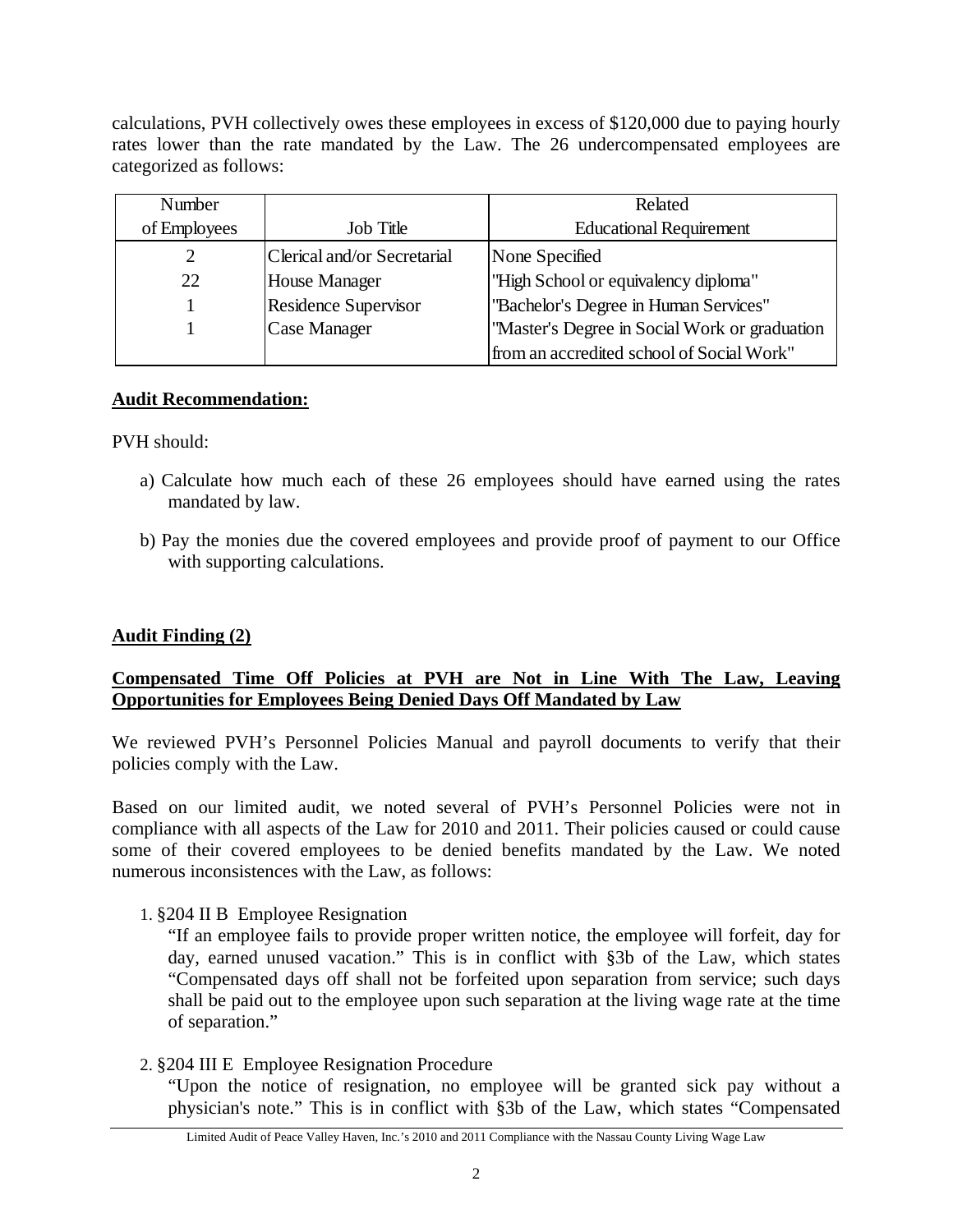days off shall not be forfeited upon separation from service; such days shall be paid out to the employee upon such separation at the living wage rate at the time of separation."

## 3. §302 Notice of Termination

"Employees who are terminated for cause, including, but not limited to, performance based reasons, policy violations, failure to comply with applicable laws and regulations, and other similar reasons, will not be paid accrued vacation except in states where such payment is required by law." This is in conflict with §3b of the Law, which states "Compensated days off shall not be forfeited upon separation from service; such days shall be paid out to the employee upon such separation at the living wage rate at the time of separation."

## 4. § 403 Employment Terminations

"Non-Supervisory employees who voluntary terminate their employment with Peace Valley are urged to give their supervisor no less than two weeks' written notice prior to the termination date..…Terminating employees will be entitled to payment of their remaining balance of vacation time if they have completed one full year of employment and give at least the minimum amount of notice specified above, except that employees who are terminated because of gross misconduct are not entitled to the payment of any accrued benefits, including vacation." This is in conflict with §3b of the Law, which states "Compensated days off shall not be forfeited upon separation from service; such days shall be paid out to the employee upon such separation at the Living Wage Rate at the time of separation."

## **Audit Recommendations:**

PVH should:

- a) Recalculate all compensated days off based on the Living Wage Law, pay any monies due the covered employees, and provide proof of payment to this office with documentation including the compensated days off schedule and supporting calculations;
- b) Implement procedures to ensure that those covered employees with compensated time off balances who were not paid at each year-end, have their balances carried forward to the following year; and
- c) Amend their Personnel Policies Manual with a statement that includes the wording "Federal, State, and Local Laws supersede PVH's policies".

\*\*\*\*\*\*

The matters covered in this report have been discussed with the officials of Peace Valley Haven, Inc. during the course of this audit. On February 25, 2013 our Office submitted a draft report to Peace Valley Haven, Inc. for comment. Peace Valley Haven provided its comments on March 11, 2013. Those comments have been included as an appendix to this final report.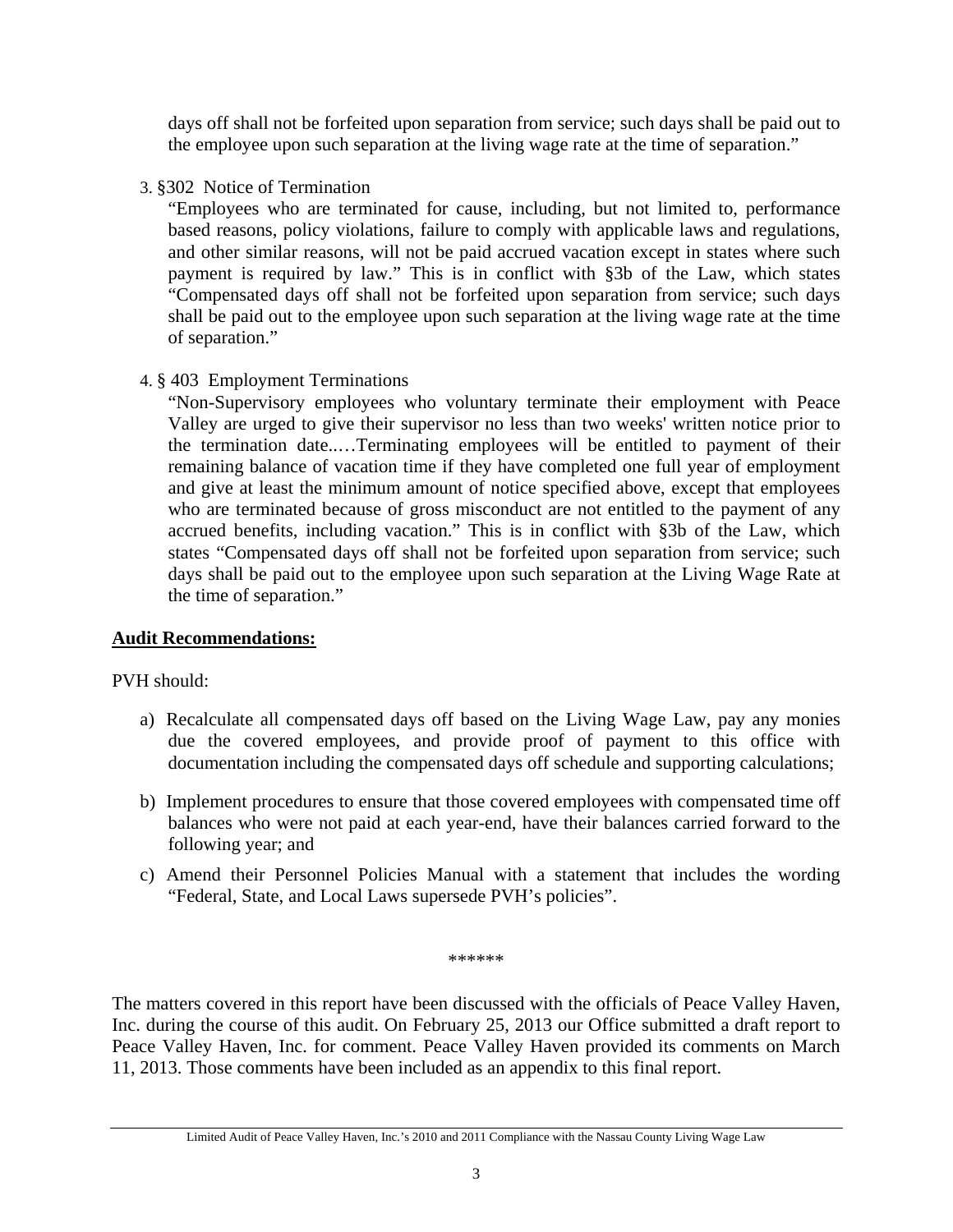Sincerely,

JoAnn F. Greene

Johnne Speere

Director of Field Audit

JFG:AS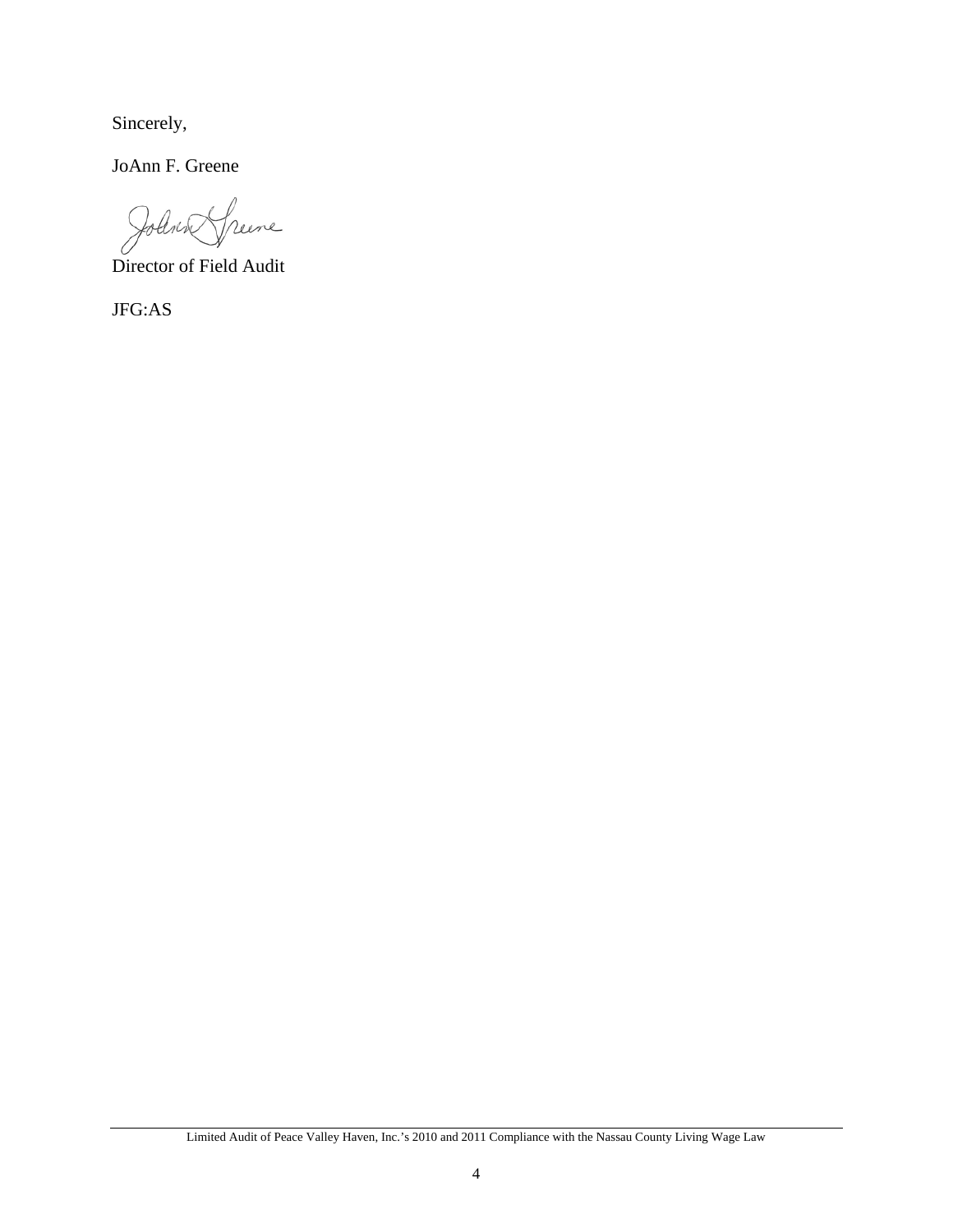

Peace Valley Haven Inc.

Transitional and Emergency Housing for Homeless Men and Women 250 Fulton Avenue, Suite M199, Hempstead, NY 11550 Phone: 516-223-2355; Fax: 516-223-8677 Email: Peacevalhaven@yahoo.com



March 11, 2013

Office of the Comptroller 240 Old Country Road Mineola, New York 11501

Dear Ms. Joann Green,

Peace Valley Haven Inc. (PVH) received the draft letter dated February 25, 2013 and indeed we agree that we have underpaid several employees during the years 2010 and 2011. This was not done maliciously but occurred because of an oversight on our part.

Peace Valley Haven has recalculated all the employees during the audit period in accordance with the Nassau County's mandate of the Living Wage Law and the total owed to the employees is \$69,155.99. The details of the calculation are attached.

There are several items in the calculations that require an explanation. They are itemized as follows:

#### Initial Start Date of Employees

The initial employee that was hired occurred in late May of 2010. Since we did not have the medical coverage in place until August 2010, all six employees employed during the May through July 2010 period were recalculated using a pay rate of \$13.11, a rate prescribed where employees were not offered medical insurance.

#### Medical Insurance

Medical insurance was offered to all employees in August 2010. At that time, all twenty three of the employees opted to decline the medical insurance being offered. Copies of the employee's response were documented and are on file in

Limited Audit of Peace Valley Haven, Inc.'s 2010 and 2011 Compliance with the Nassau County Living Wage Law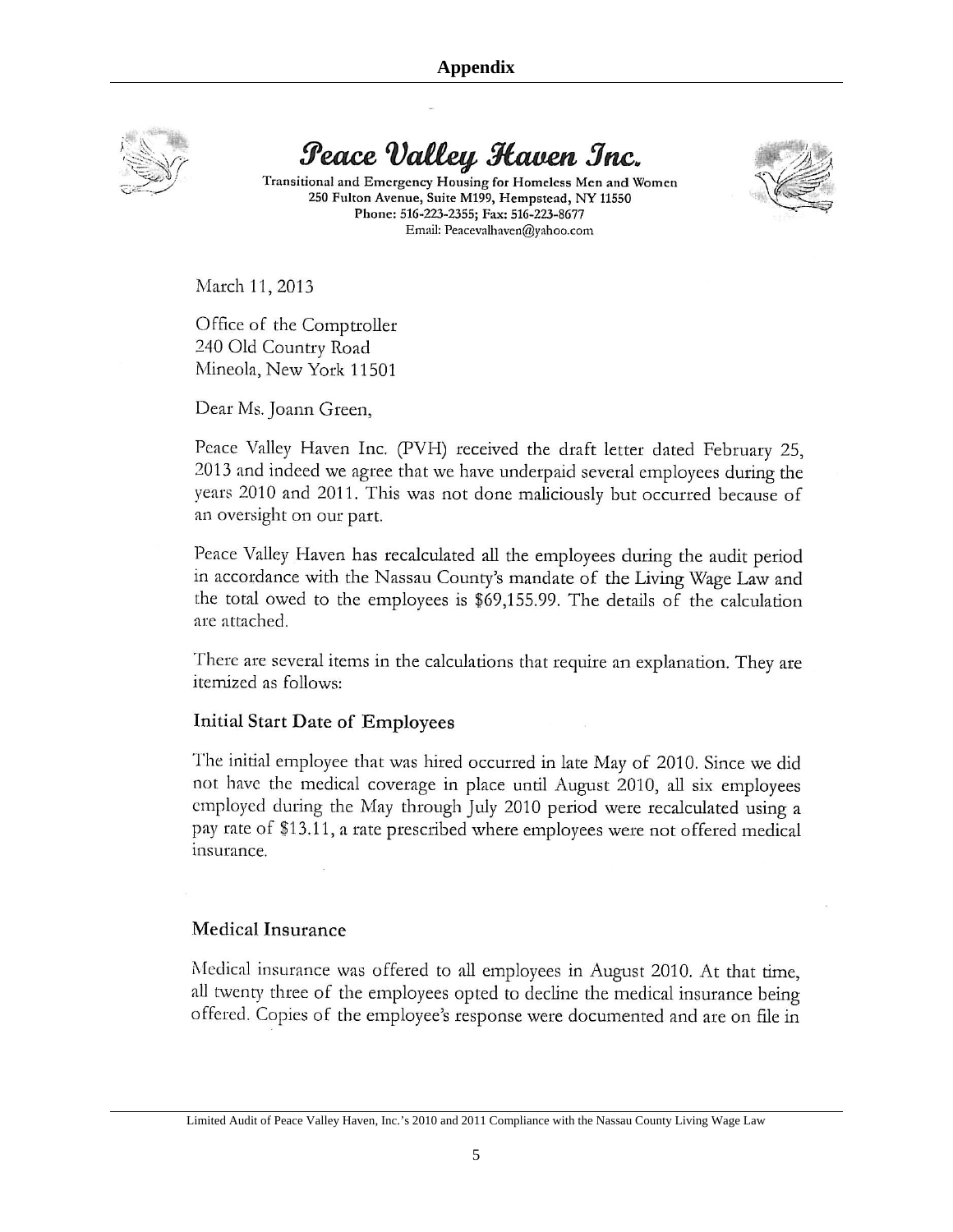$-2-$ 

the Peace Valley Haven corporate office headquarters. During the August 1, 2010 to July 31, 2011 PVH calculated the living wage at \$12.5 per hour.

# **Compensated Days Off**

Each employee was offered a minimum of one (1) day per month time off that includes vacation, personal days, sick days and holidays. The total number of days was converted to hours, 96 hours total for the year. For those employees that did not complete one year, their time off was prorated, 1 day for each month of completed service.

In some cases, the uncompensated days off were carried over from 2010 to 2011, see the column that is labeled, Carryover Uncompensated Days Off.

# **Acting on Audit Recommendations**

PVH, as stated earlier, has recalculated the employees pay that they should have earned in accordance with the rates mandated by law. Unfortunately, PVH does not have the funds to meet the \$69,155.99 that is due. We offer the county therefore, a payment plan that would pay each employee or former employee a minimum of one hundred dollars per month until the deficiency is complete. If agreeable, PVH will keep the county updated on the progress of the plan quarterly.

PVH will correct its Policy Manual to be consistent with the law. The wording will be amended to include "Federal, State, and Local Laws supersede PVH policies where applicable"

PVH would like to extend its appreciation to the Office of the Comptroller for being patient and understanding in this matter.

Sincerely,

Daphne Haynes

Director